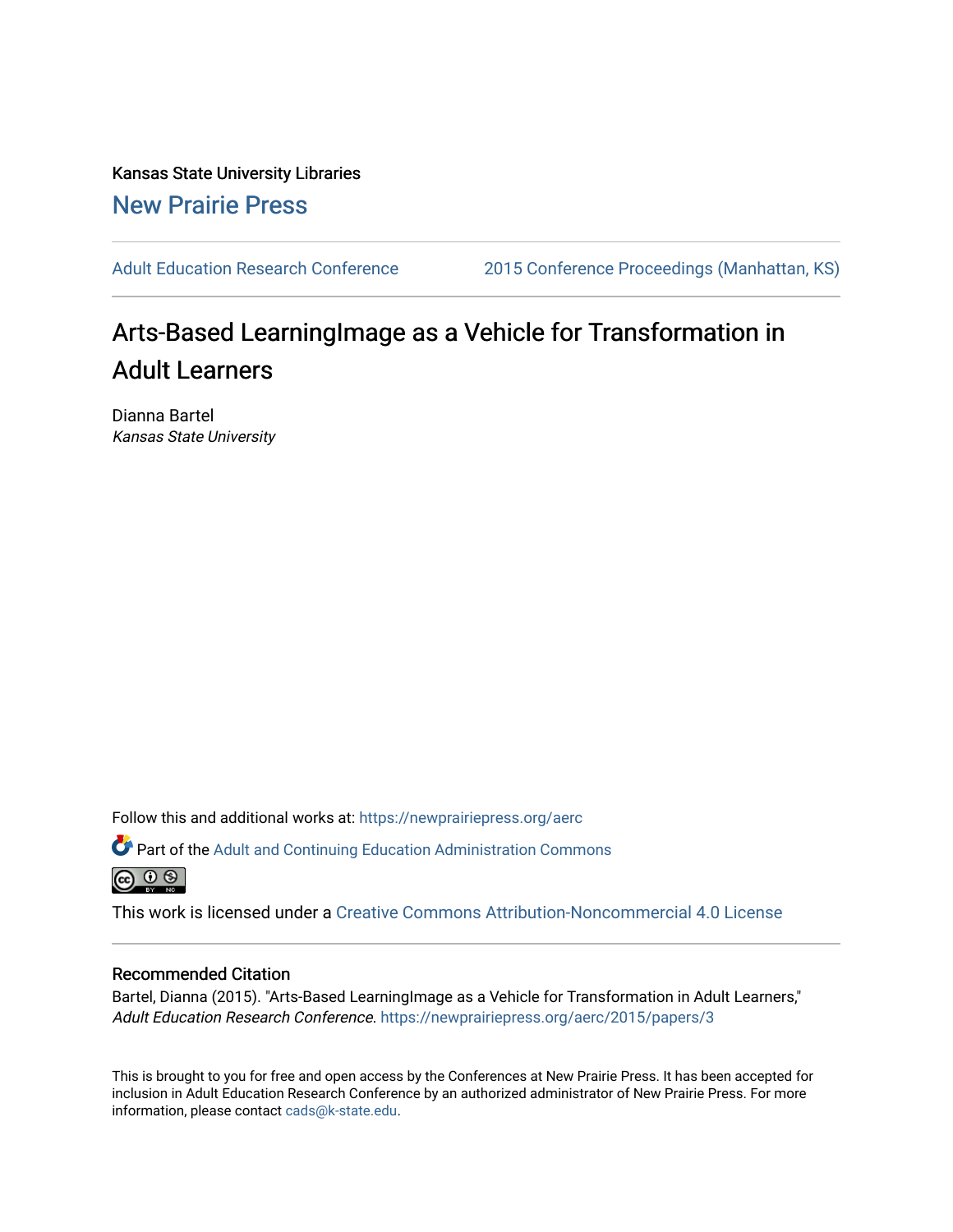# **Arts-Based Learning: Image as a Vehicle for Transformation in Adult Learners**

Dianna Bartel Kansas State University

Keywords: arts-based learning, image, visual-ethnography, transformational learning

**Abstract:** This study will consider the use of arts-based learning as a means of provoking transformation in the lives of adult students in non-arts classrooms and community environments. Specifically considering the use of image as the vehicle encouraging transformation.

# **Introduction**

Using image as a tool in an adult learner course is not a new concept or idea. Teachers have been using visual aids as a way to engage students in learning for a long time. This literature review explores using image as a means to promote transformation in students and whether visual ethnography can or should be methodized in such a way that deeper meaning is found in the topic discussed. Particular application for this could be found in the realm of social justice education. There are many current suggestions for using arts-based learning for adults, particularly in areas concerning minority expression and exploration of self (Archer-Cunningham, 2007; Grace & Wells, 2011). The conclusion seems to find value in arts-based learning especially for the individual student. Less has been done utilizing arts-based learning in the classroom as a guide or direction to process transformation. The emphasis of this literature review on the subject is to lay a foundation for a study looking at the use of image to provoke transformation, and whether that process can be methodized in such a way that non-arts focused adult educators can feel comfortable utilizing the process in their classrooms by identifying images to use in the classroom as provocateurs of critical thinking and ultimately transformation.

One purpose of art is to evoke a response. People respond viscerally to images that remind them of a traumatic event or a childhood memory. Because of that response, image can be a powerful tool to evoke transformation in adult learning. Images can evoke emotions, which in turn, can lead to intensity and transformational moments in learning (Kokkos, 2013). When looked at in this step-by-step process tying image to transformation can seem sequential and even perhaps methodological. While transformation cannot be guaranteed in any classroom setting, the thought is that an environment can be created that encourages transformation in students.

# **Problems/Solutions**

One of the drawbacks of using image in the classroom, especially when the images used are from the world of fine art, can be found in what has become artistic elitism (Sandell & Nightengale, 2012). Most adults have opinions about what they see. They can speak intelligently about their own emotional response to a situation or a picture in a magazine, and they can react to what story an image is trying to convey in an advertisement. Many, however, struggle with those opinions as soon as someone defines what they are looking at as art. In many minds, understanding and discussing art is only for people are well versed in art history, or have some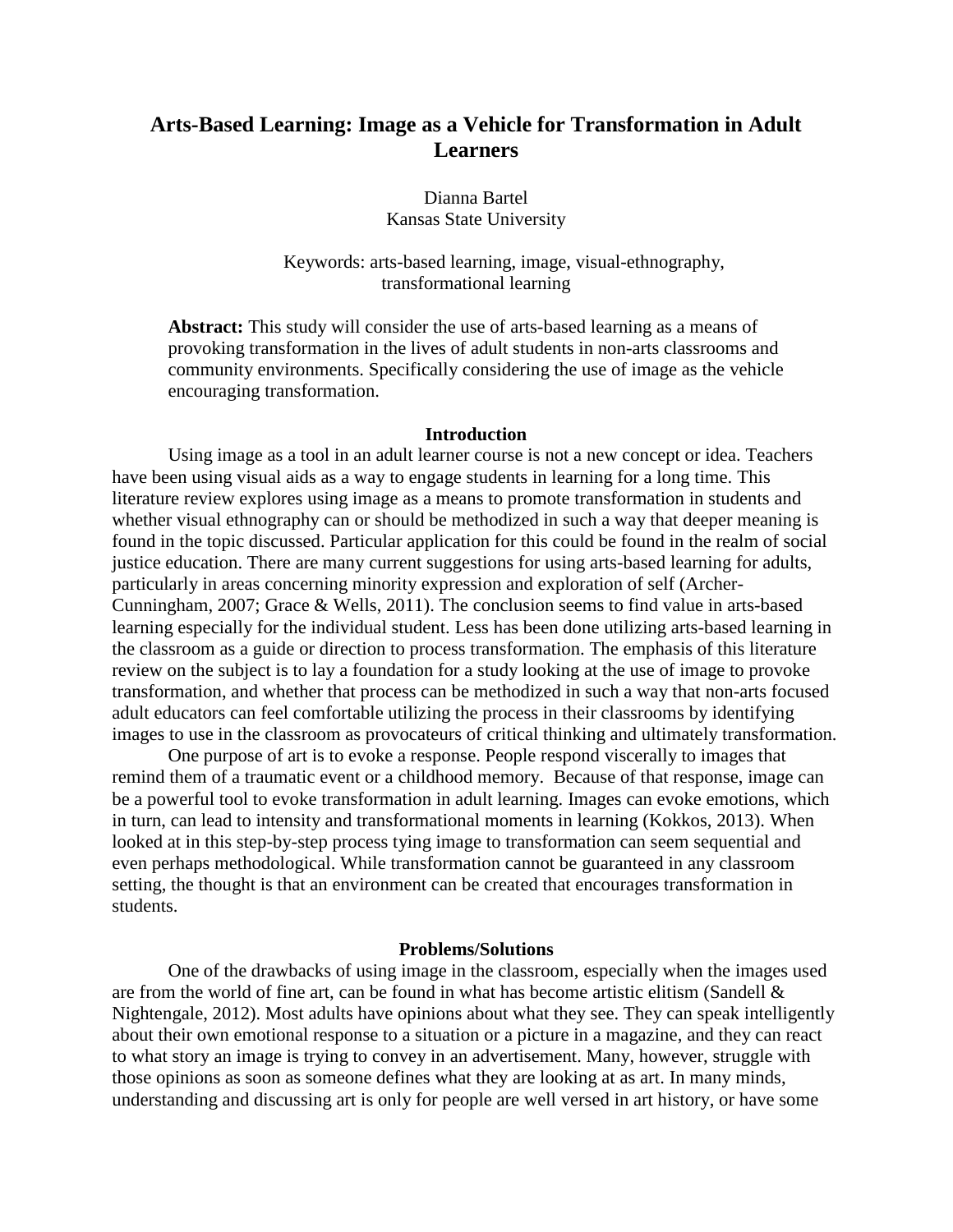educative standard on which to base their opinions. Intellectualism in art can erode the confidence of average adults to respond genuinely when asked to describe how they feel about something labeled art. Allowing people to own and reflect their personal feelings as they apply to an image is valid (Dewey, 1934/1980; Lindeman, 1923; Schneider Adams, 2002). There are no wrong answers when it comes to describing or discussing what someone sees or feels about art.

Much of the process in using art-based learning in classrooms outside of museums and arts institutions is dependent on the willingness of adult instructors to step outside the box and consider creative responses within their classrooms. One problem we face is that many teachers might feel, like their students, that art-based learning is not something they understand or are qualified to discuss. Realizing that anyone's response is valid means *anyone* can discuss art. There is no intellectual standard necessary to discuss an individual's response to an image. There is no wrong answer when it comes to how someone feels about an image.

Ambiguity of the topic is another area that might be frustrating to both students and teachers, especially when there is no one who can tell students what they feel or think is correct. Artists might try to evoke or challenge certain feelings, but there is no way to ensure that one person is going to feel or respond the way another does when confronted with the same image. The lived experience and lens by which any person views the world will influence the emotion evoked by an image. There are methods currently used in museums, K-12 programming, and fine art institutions like Visual Thinking Strategies (VTS) (Yenawine, 2013) and Powerful Questions (Perkins, 2003) that provoke thought in the observer while still allowing for that observer's individual emotional response.

Cross curricula VTS has been used particularly in the area of medicine to engage the viewer (medical student) in looking at the artwork to see deeply, notice details and process why they think what they do about their observations (Reilly, Ring, & Duke, 2005). This is just one example from the literature in the field where image and arts-based learning techniques were used to develop the critical thinking process for students, going beyond simple illustrations in a textbook. This allows students to connect with an image that has seemingly little to do with the area of study, but in a larger sense helps them learn in all areas of study (Perkins, 2003).

#### **Benefits**

Connections between image and transformation in the literature are few, though there are authors who discuss the arts and critical thinking (Kokkos, 2013; Perkins 2003; Pingasi-Vittorio & Vernola, 2013). Many years ago, Dewey (1934/1980) even dabbled in this discussion by comparing art and science in *Art as Experience*. While for many instructors critical thinking can be the end goal, transformational learning makes critical thinking personal.

Utilizing image in the adult classroom to provoke transformation has particular application in the area of social justice education. It is difficult for a student to be transformed by a topic or issue of which they have no personal experience or even a lens from which to begin understanding. Using image in the classroom allows topics that can seem distant, such as poverty, accessibility and racism, personal. Making things personal engages the emotions, which is necessary for transformation (Kokkos, 2013; Meizrow, 1978). With that in mind, and using the premise that image makes personal the impersonal, adult educators seek to find ways to make learning personal or to foster an environment conducive to transformation by using image to personalize that moment and lead them to "engage in critical reflection on their experiences, which in turn leads to a perspective transformation." (Mezirow, 1991, p. 167)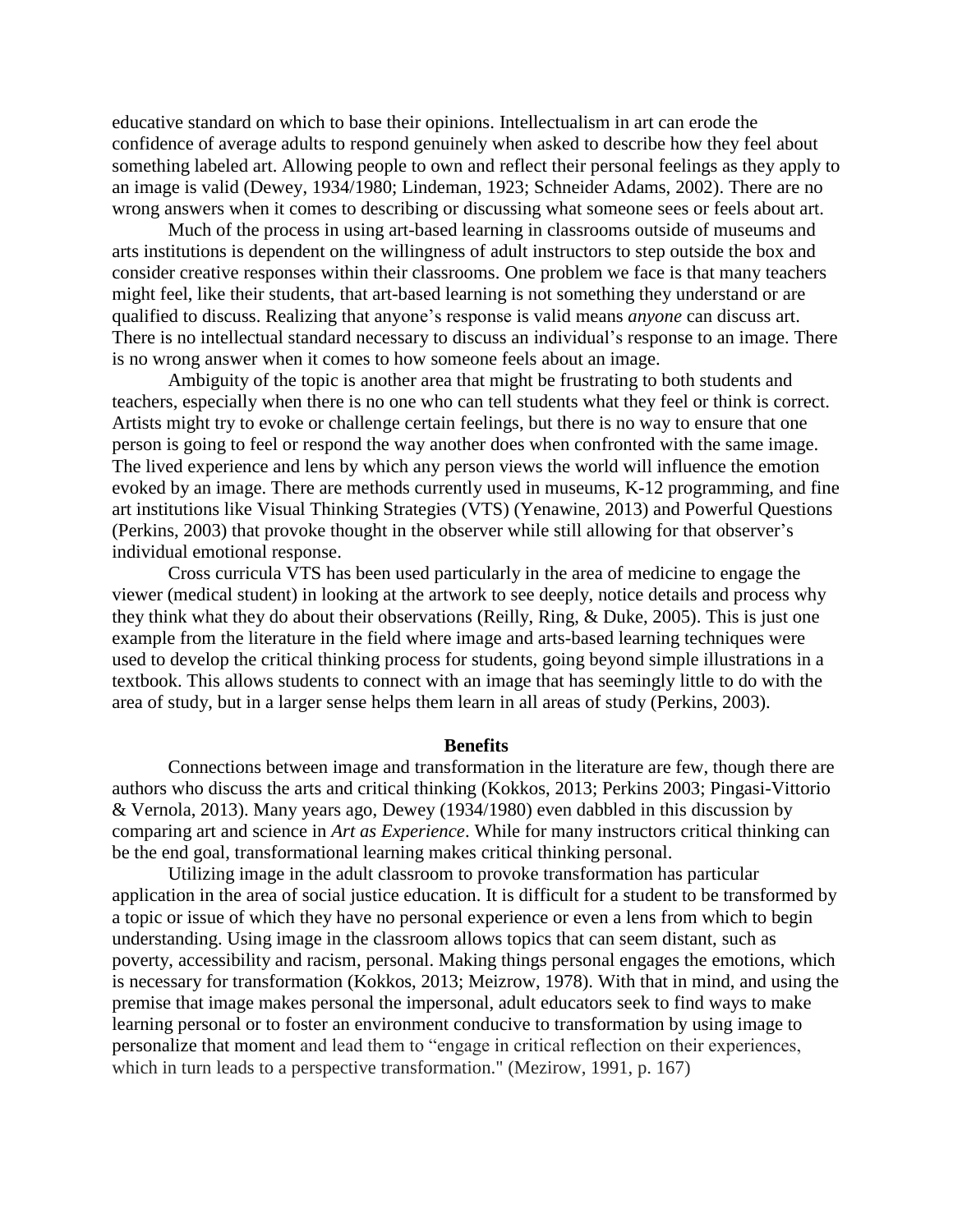Most people can think of a time when a television commercial made them unexpectedly emotional. Was it one of a daughter dancing with her father at her wedding? The sight of animals locked in cages obviously unwell and uncared for? Or was it the small children in need that stirred your emotions? Depending on our lived experience, one of those images is sure to make us pause, if just for a moment, to wonder about the circumstances surrounding the picture. Those commercials stir our emotion because they find a connection with us, the viewers. The producer of the television commercial is looking for something in our experience that allows us to connect and personalize their product to our life. That, in a sense, is what instructors look for in their students, a way to personalize their subject in the student's life. What is it that would cause someone to connect with what they are hearing in a classroom in such a way that it becomes part of them?

Because we live in a visual, technological world people are surrounded by images everyday. Using those images to connect the classroom to the life of the student crosses the invisible barrier between the two allowing for a more meaningful learning experience.

# **Can/Should the Process be Methodized**

There is some question as to whether using image and arts-based activities can or should be methodized for use in the adult classroom. Method would aim to provide adult educators uncomfortable using the arts, guidelines and tools which might enable them to use art-based training modules designed to help them develop learners' creativity and critical modes of thinking. Alexis Kokkos (2013) delineates just such a process in his discussion of a workforcelearning program with a six stage "Transformative Learning through Aesthetic Experience". He walks the instructor through steps beginning with recognizing an opportunity to use the process to reflecting on the experience with a view to "enable them to design training modules that help them develop learners' creativity and critical mode of thinking through the exploration of works of art"  $(p,1)$ .

One must be careful not to confuse methodizing transformation with methodizing opportunity for transformation. At no point can we say that there is a method for creating transformation in students but there certainly can be a method for creating opportunities for transformation. Particularly in the area of social justice education, as mentioned earlier, there must be means available for instructors to facilitate student engagement in areas that could be far beyond the student's own experience. If the introduction of images can facilitate that process, in finding areas of commonality and engaging the emotions of the student, there is hope for more transformation opportunities to occur.

Methodizing an approach is dependent again on the instructors who are willing to attempt the process. What might work well in the hands of one instructor can fail miserably in the hands of another. What the instructor is comfortable attempting will certainly necessitate changing to meet the needs of the specific classroom and student population. Instructors interested in methodizing an approach will also need to be willing to work outside their own comfort zones and personalize the process, which begs the question of whether this can be a methodological process.

# **Photography as an Example**

The use of photography, while certainly an art form, seems to take away some of the identifying emotions about art as a whole in relation to images shared. Perhaps the use of cameras in phones and the rise of the amateur photographer have contributed to the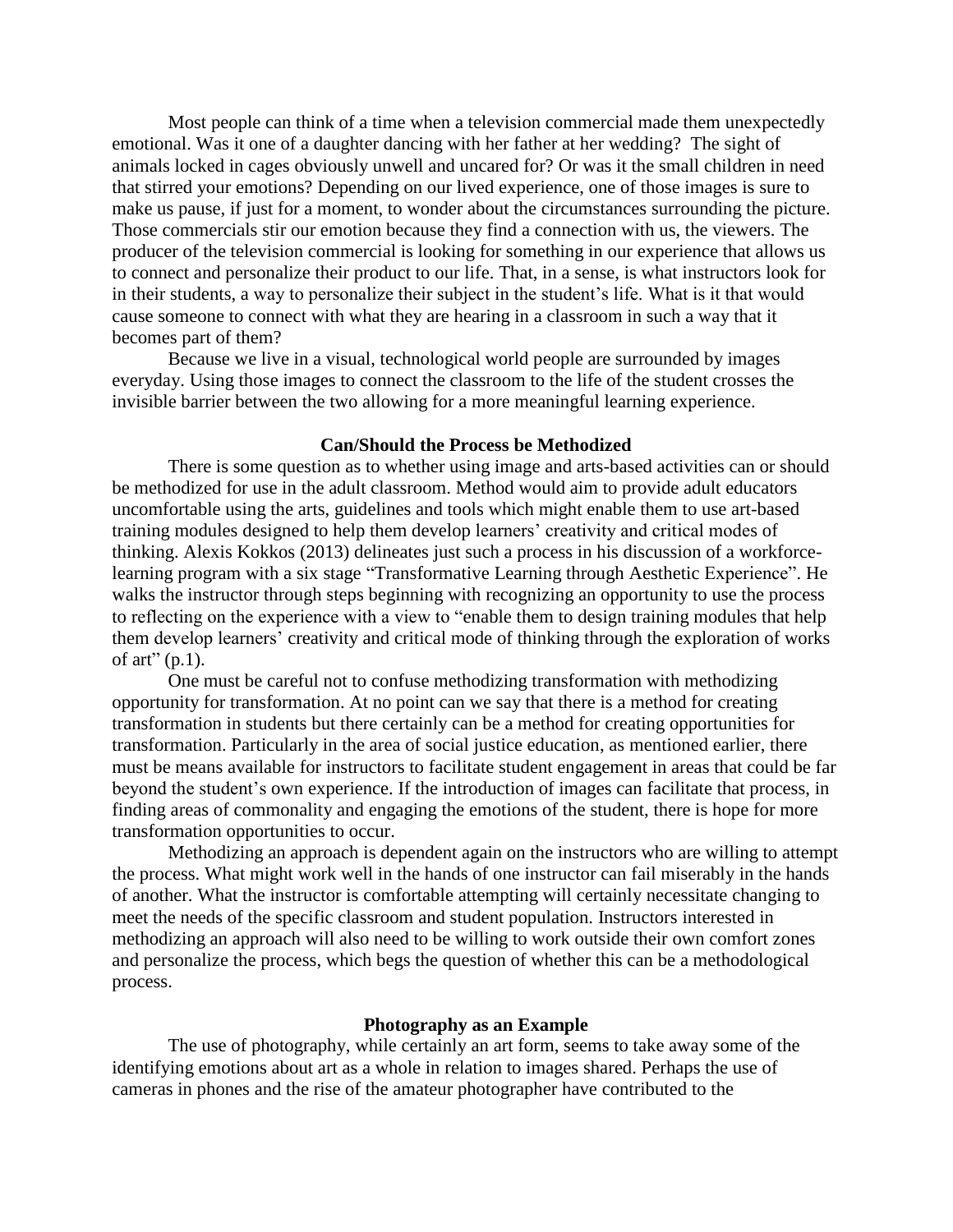demystification of the process, but the use of photography in the classroom setting seems to solve some issues that other art forms bring with them. Visual Ethnography is the term identified to communicate the use of photos to tell a story and used by Pink in her book, *Doing Visual Ethnography*. "Images are indeed part of how we experience, learn and know as well as how we communicate and represent knowledge" (Pink, 2013, p. 1). Images are part of everyday existence no matter what ones' lens happens to be.

Because photography is such an everyday part of our lives and environments, it is inevitable that most students can engage with photographs. As in the commercials described earlier, there is usually some aspect of a photograph that can be connected to the lived experience of the student, even if it just happens to be a picture of a person, allowing for the connection to be made in the simplest of terms.

The method to making photography work for the instructor is found in giving students the opportunity to talk about what they see. Photography, like any other tool used in the classroom, can become part of the process or the background. Stopping that ordinary process and asking students what story they see reflected in the picture encourages critical thinking on the part of adult learners. In a social justice education classroom giving students the opportunity to experience life through the eyes of another, tell their story or hear another story, allows for connection and relationship to begin. Using the VTS question of "What is going on in this picture" (Yenawine, 2013) gives students the opportunity to stop, reflect, surmise or write the story of the picture, making this personal. We cannot help but look at photographs through our own lens. Dismantle and put the picture back together from our own perspective allows for engaging emotions, which is necessary for transformation (Mezirow, 1991).

At some point after a photograph is introduced and time has been taken for students to look and start telling the story they see reflected, opportunity needs to be given for discussion. While the students might not achieve a consensus agreement as to what they think is going on in the picture, this presents the opportunity for multiple viewpoints to be heard. Because the photographer is not standing in front of the classroom describing the intent of the picture, no one will know if there is really a primary intent. They will only be able to surmise from their own lens and experience how they see it. Even if the photograph shows something that is far from the students' own lived experience, it is harder for them to ignore when it is right in front of them. Engagement is obviously not guaranteed, but it is much more likely when there is opportunity for students to find something to relate to visually.

Presenting a photograph could also allow students to begin discussing issues that might cause conflict, in a more neutral way. Initial speculation about what is going on in a photograph doesn't have to be personal if a student feels uncomfortable making a personal connection to that issue. They are offered the opportunity to simply reflect what they see. The result of that discussion is hopefully a better understanding of the issues presented or at least opportunity for discussion that leads to better understanding.

# **Future Implications for Research**

Using image as a means for transformation has implications outside of the adult classroom in cross discipline applications like the areas of Design Thinking (Brown, 2009) and Visual Ethnography (Pink, 2013). Both of these disciplines reach into the realm of business, engineering, anthropology and sociology among many others, which open doors for research with application in adult education. Understanding how we engage the emotions of adults will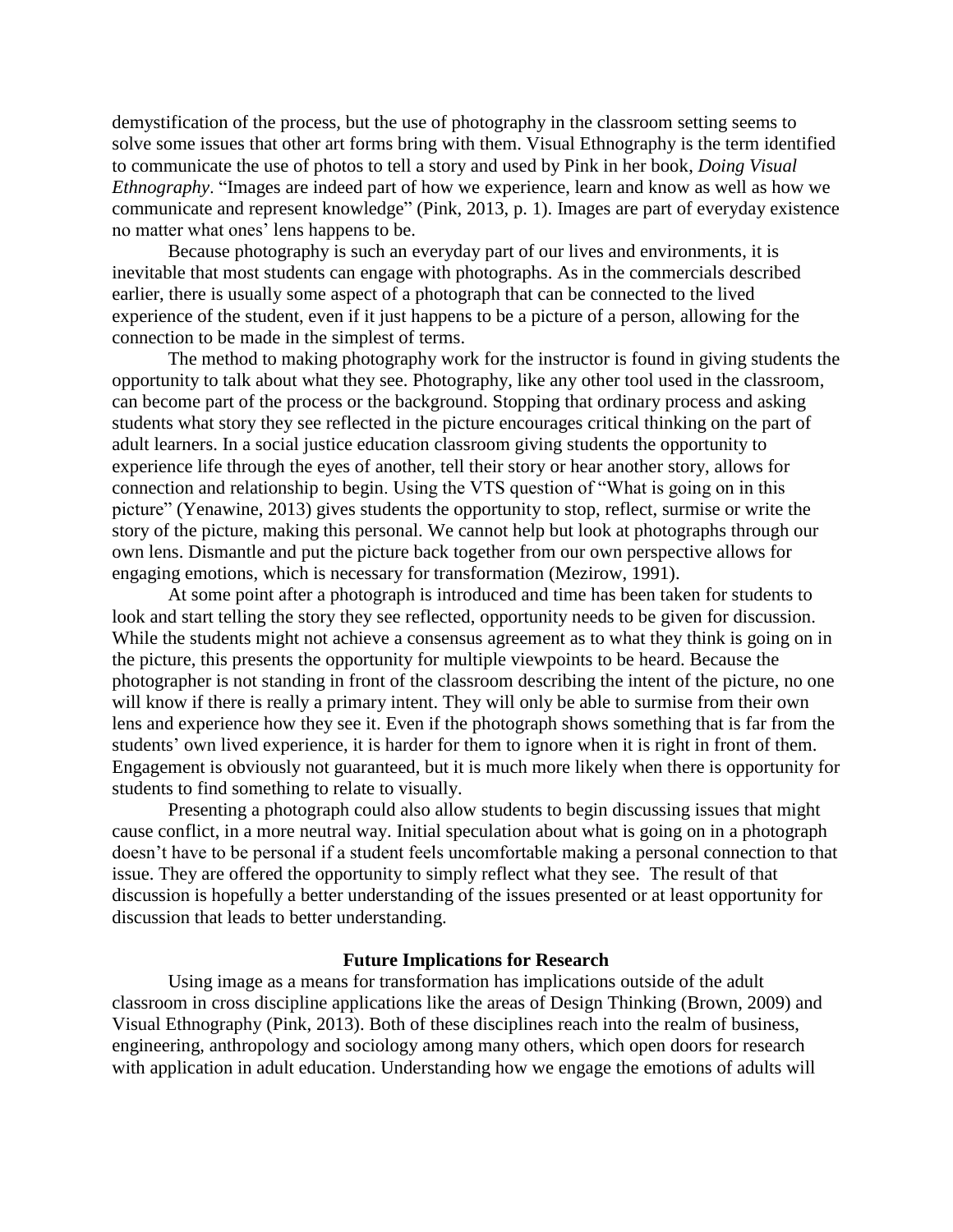further develop how we connect learning and transformation to social justice education classrooms.

Design Thinking in particular connects with adult education in the area of human centered design (Brown, 2009), which is a central tenant of adult education. Exploring social justice education and human centered design could offer considerable opportunity for research on the visual nature of conveying that information.

Student opportunity to participate in creating photographic responses to social justice education is another area of research possibility. Because basic photography is an accessible and comfortable medium for most adults, especially with its availability via cell phone, there are ways student engagement could be broadened into more creative outlets to reflect understanding in adult classrooms.

Visual Ethnography as a whole offers interesting research questions about how meaning is made from photographic record. Photos can be manipulated and different messages presented just as the written word can be twisted and new meaning created. Photographers also record meaning through their own "personal lens" outside of the camera. Photographs and artwork is certainly a product of the person involved in their creation.

# **Conclusion**

Overall the application of image to student engagement and ultimately transformation has far reaching advantages that go beyond meeting the learning styles of students. As we see in media, until image makes something personal it goes largely ignored by the general public. Because of its ready availability media and image can become part of the wallpaper of our existence, ignored as it is in front of students everyday. Once something occurs, however, that connects an image emotionally to an issue, widespread responses tend to be the result. The city of Ferguson, MO, for example, was largely ignored until in the aftermath of Michal Brown's death recorded cell phone camera footage was made public. Until the surveillance video was released of Ray Rice striking his then fiancé in an elevator, the incident went largely unnoticed. Once image was connected to written account in both of these issues, attention was caught and people responded emotionally. Channeling that engagement to the classroom has potential to be transformational for students, and even perhaps instructors. We live in a visual world. Why would we try to teach without engaging students on that level?

#### **References**

Archer-Cunningham, K. (2007). Cultural arts education as community development: An innovative model of healing and transformation. *New Directions in Adult and Continuing Education*, *2007* (116) , 25-36.

Brown, T. (2009). *Change by design.* New York, NY: HarperCollins.

- Dewey, J. (1934/1980). *Art as experience.* New York, NY: Perigee Books
- Grace, A. P., & Wells, K. (2011). Using freirean pedagogy of just ire to inform critical social learning in arts-informed community education for sexual minorities. In S. Merriam, & A. P. Grace, *The Jossy Bass Reader on Contemporary Issues in Adult Education* (pp. 436-457). San Francisco, CA: Jossey Bass.
- Gulla, A. N. (2009). Changing things as they are: Promoting social justice through encounters with the arts. *Urban Education Journal, 6*(2) , 51-57.
- Kokkos, A. (2013). Transforming learning through art. *LLinE: Lifelong Learning in Europe* , online: http://www.lline.fi/en/article/research/242013/transforming-learning-through-art